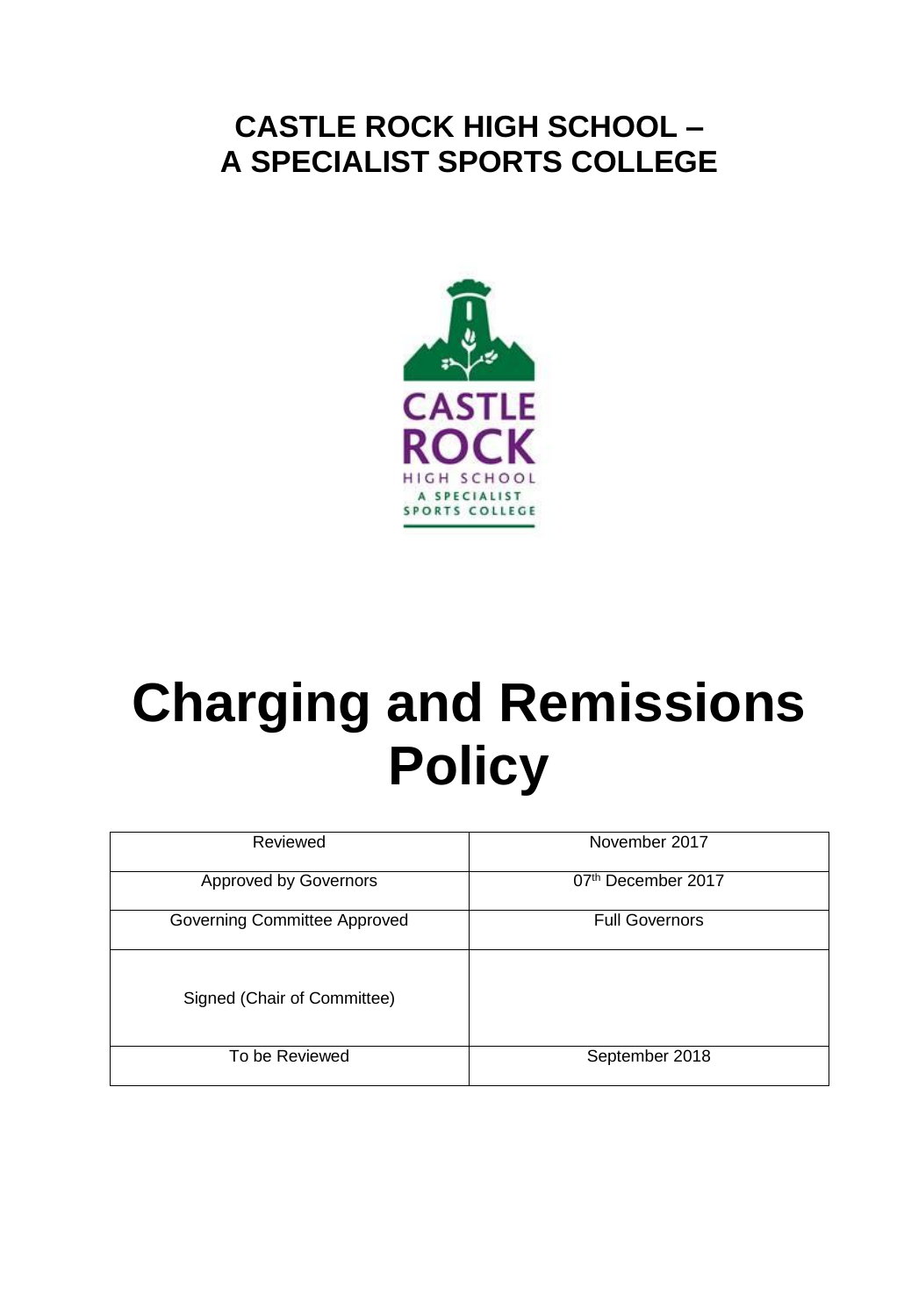

#### **GENERAL STATEMENT OF POLICY**

The Governing Body of Castle Rock High School acknowledges the right of every student to receive free school education and understands that activities offered wholly or mainly during normal teaching time must be made available to all students regardless of their parents' ability or willingness to help meet the cost.

The governors also recognise the valuable contribution that the wide range of additional activities, trips and residential experiences can make towards pupils' education and aim to promote and provide such activities both as part of a broad and balanced curriculum for the students of the school and as additional optional activities.

Under the terms of the Education Act 1996, the Governing Body of Castle Rock High School must have a policy on charging students to participate in school activities. By law, school governing bodies, subject to the limitations provided in this document, cannot charge for education provided during school hours. Parents may be asked for voluntary contributions but if they are unable to 'contribute', their child should not be prevented from participating should the activity go ahead.

### **LEGAL POSITION**

Under the terms of the Education Act 1996, the Governing Body of Castle Rock High School must have a policy on charging students to participate in school activities.

School governing bodies and local authorities cannot charge for:

- an admission application to any state funded school;
- education provided during school hours (including the supply and use of any materials, books, instruments or other equipment);
- education provided outside school hours if it is part of the National Curriculum, or part of a syllabus for a prescribed public examination that the pupil is being prepared for at the school, or part of religious education;
- instrumental or vocal tuition, for pupils learning individually or in groups, unless the tuition is provided at the request of the pupil's parent;
- entry for a prescribed public examination, if the pupil has been prepared for it at the school; and
- examination re-sit(s) if the students is being prepared for the re-sit(s) at the school.

School governing bodies and local authorities can charge for:

- any materials, books, instruments, or equipment, where the child's parent wishes to own them;
- optional extras (see below);
- music and vocal tuition, in limited circumstances;
- community facilities

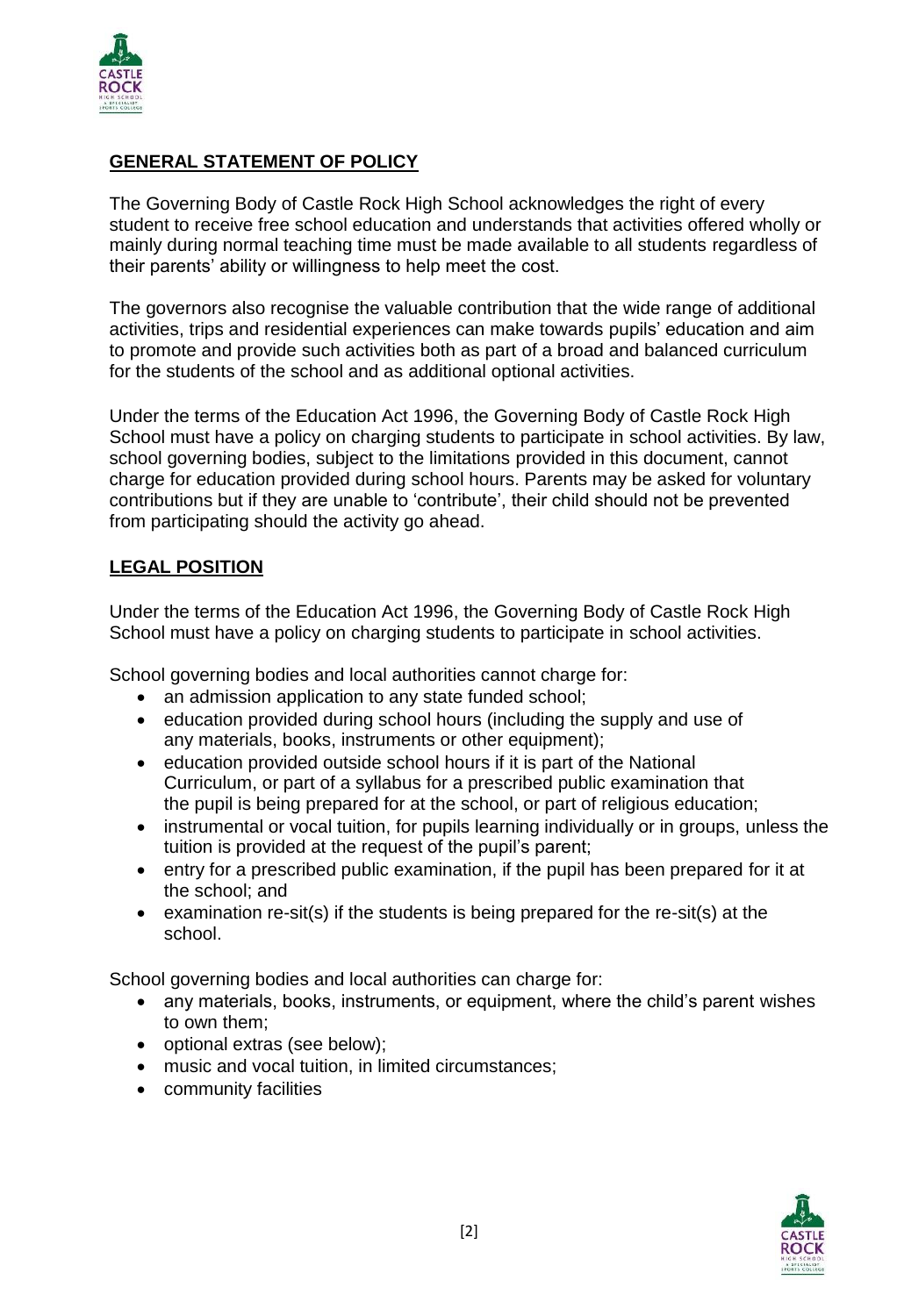

Charges may be made for some activities known as **'optional extras'.** Where an optional extra is provided, a charge **can** be made for providing materials, books, instruments or equipment.

#### **Optional extras are:**

- education provided outside of school time that is not:- part of the National Curriculum, part of a syllabus for a prescribed public examination that the student is being prepared for at the school or part of religious education.
- examination entry fee(s) if the registered student has not been prepared for the examinations(s) at the school.
- transport that is not required to take the student to school or to other premises where the governing body have arranged for the student to be provided with education.
- board and lodging for a student on a residential visit
- extended day services offered to pupils (for example breakfast club, after-school club and supervised homework sessions)

In calculating the cost of optional extras an amount may be included in relation to:

- any materials, books, instruments, or equipment provided in connection with the optional extra
- the cost of buildings and accommodation
- non-teaching staff
- teaching staff engaged under contracts for services purely to provide an optional extra (this includes supply teachers)
- the cost, or an appropriate proportion of the costs, for teaching staff employed to provide tuition in playing a musical instrument, or vocal tuition, where the tuition is an optional extra

Any charge made in respect of individual pupils will not exceed the actual cost of the providing the optional extra activity.

Participation in any optional extra activity will be on the basis of parental choice and a willingness to meet the charges. Parental agreement is therefore a necessary prerequisite for the provision of an optional extra where charges will be made.

### **VOLUNTARY CONTRIBUTIONS**

We may ask for voluntary contributions towards school activities. If an activity cannot be funded without voluntary contributions we will make this clear to parents/carers at the outset. We will also make it clear that there is no obligation for parents to make a contributuion and notifiy regarding available assistance.

It is important to note that no child should be excluded from an activity simply because his or her parents are unwilling or unable to pay. If insufficient voluntary contributions are raised to fund a visit, or the school cannot fund it from some other source then it must be cancelled. Schools must ensure that they make this clear to parents. If a parent is unwilling or unable to pay, their child must still be given an equal chance to go on the visit.

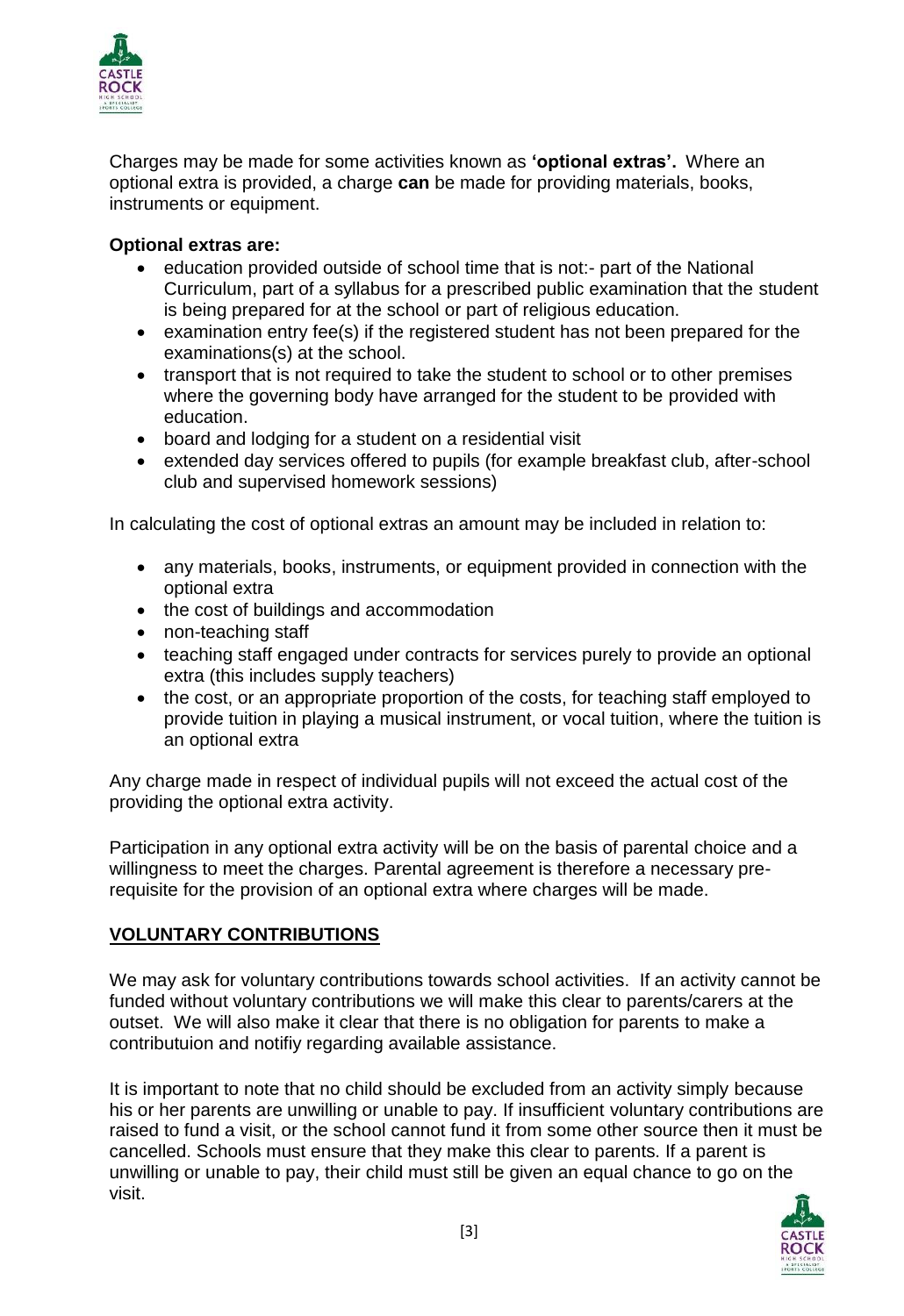

## **OVERVIEW OF ACTIVITIES & ASSOCIATED CHARGING POLICY**

As a result of the above guidance, the Governors have agreed the following charging policy:

**Admissions** – no charge shall be made in respect of admission.

**Provision of education –** no charge shall be made in relation to the education of registered student where education is provided during school hours. Where education is provided outside of the normal school hours, no charge shall be made provided it is required as part of the syllabus/curriculum.

**Musical Instrument tuition** – When personal music tuition is requested by a parent/carer a charge will be made. The tuition will be provided either individually or for a group of not more than four students provided that the tuition is provided at the request of the student's parent/carer. Tuition will be provided free of charge where it is considered to be an essential part of either the National Curriculum or a public examination syllabus. Tuition will also be provided free of charge for any student who is looked after by a local authority (within the meaning of section 22(I) of the Children Act 1989).

**Practical subject charge –** charges may be made for materials and ingredients for practical subjects where parents indicate they wish to receive the finished articles. The policy however is to blanket charge all eligible students and to only allow those that have paid to take work home. Any student involved in projects where materials are uniquely expensive pay for materials in advance, based on prices obtained beforehand from the Curriculum Leader.

**Visits during the school day –** A voluntary contribution request will be made to cover the cost of educational visits and other activities. Where the level of non-payment renders a trip financially unviable consideration will be given to cancellation.

**Optional extra visits –** Visits that take place beyond the school day or as part of an extra-curricular activity can be charged and parents are expected to meet the full cost of the trip.

**Public examinations –** No charge shall be made in respect of the entry of a registered pupil at the School. Charges are applied for the entry of a student for an examination and re-sit for which he/she has not been prepared by the school.

**Examination remarks** – If a parent requests a remark and the request is not supported by the school the parent will be required to pay for the remark. If the remark subsequently results in an increased grade, the fee will be refunded to the parent.

**Examination certificates –** if a parent has been given the opportunity to confirm personal details for exam certificates, but has failed to respond to the school to correct any errors, any subsequent correction and reprinting of exam certificates will be charged to the parent.

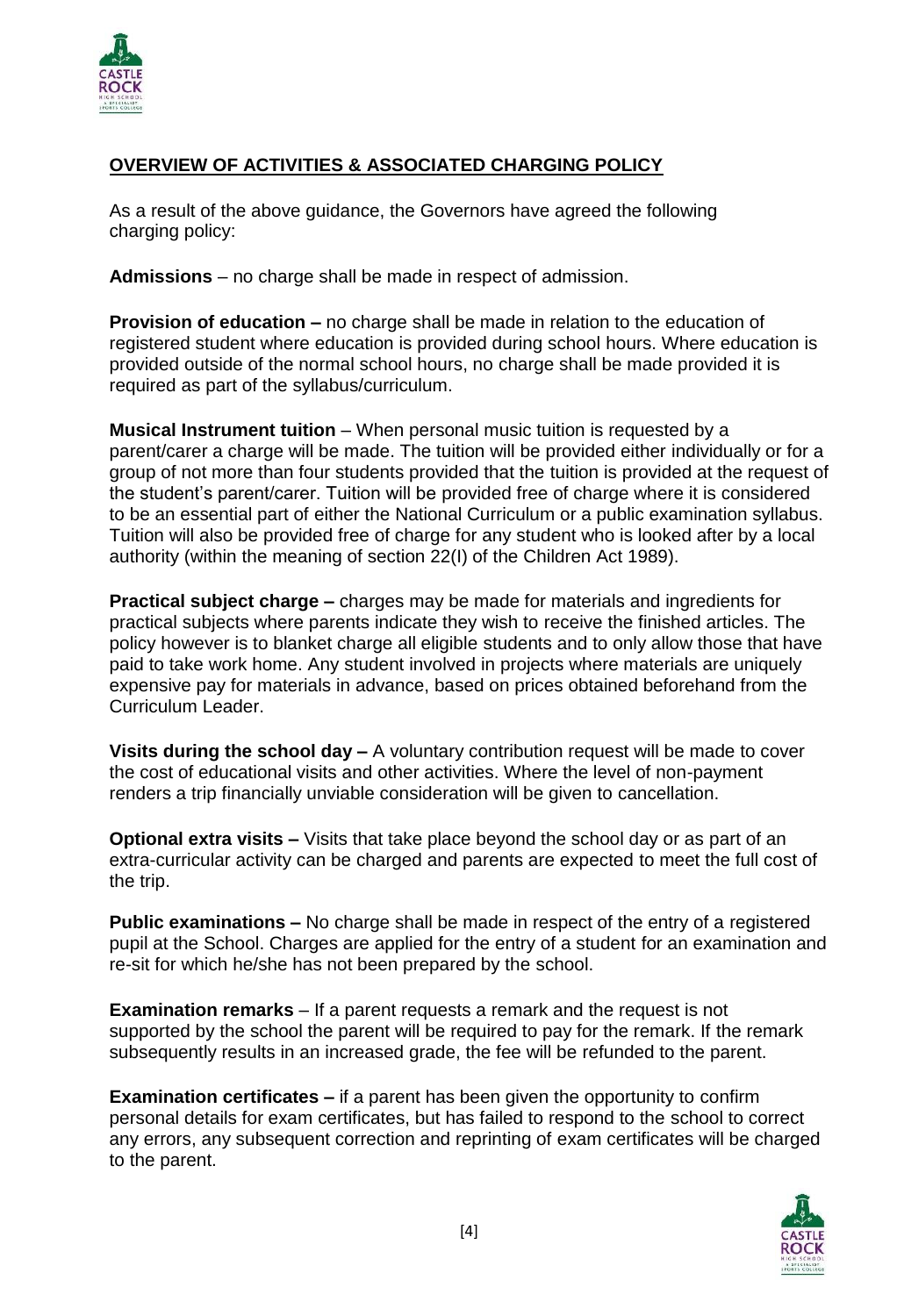

**Breakages –** The financial cost relating to breakages/damage/fines are recoverable from parents and can be pursued as a civil debt. A charge will also apply for loss or damage to school property which is placed under the responsibility of the student and may be taken off the premises.

**School Locker Keys –** Students who misplace their locker key will be required to pay £2.75 for a replacement.

# **RESIDENTIAL VISiTS**

#### **We will not charge for:-**

- Education provided on any visit that takes place during school hours
- Education provided on any visit that takes place outside school hours if it is part of the national curriculum, part of a syllabus for a prescribed public examination that the student is being prepared for at the school, or part of RE.
- Supply teachers to cover for teachers accompanying students on visits.

#### **We may charge for:-**

Board and lodgings – but the charge will not exceed the actual cost

Parents will be exempt or receive reductions from board and lodgings costs if they can prove that they are in receipt of one or more of the following benefits.

- Income Support
- income-based Jobseeker's Allowance
- income-related Employment and Support Allowance
- support under Part VI of the Immigration and Asylum Act 1999
- the guaranteed element of Pension Credit
- Child Tax Credit (provided you're not also entitled to Working Tax Credit and have an annual gross income of no more than £16,190)
- Working Tax Credit run-on paid for 4 weeks after you stop qualifying for Working Tax Credit
- Universal Credit

# **EDUCATIONAL PARTLY DURING SCHOOL HOURS**

Where at least half of the time away from home is not normal school time or where the work undertaken is not an integral part of the examination course, the trip can be classified as optional.

Any charge in respect of an optional extra requires parental agreement and willingness to meet the charges. Parents should be made aware that the activity might be cancelled if insufficient contributions are received. If the visit is deemed to have taken place during the school day, or is part of the national curriculumor is preparation for a public